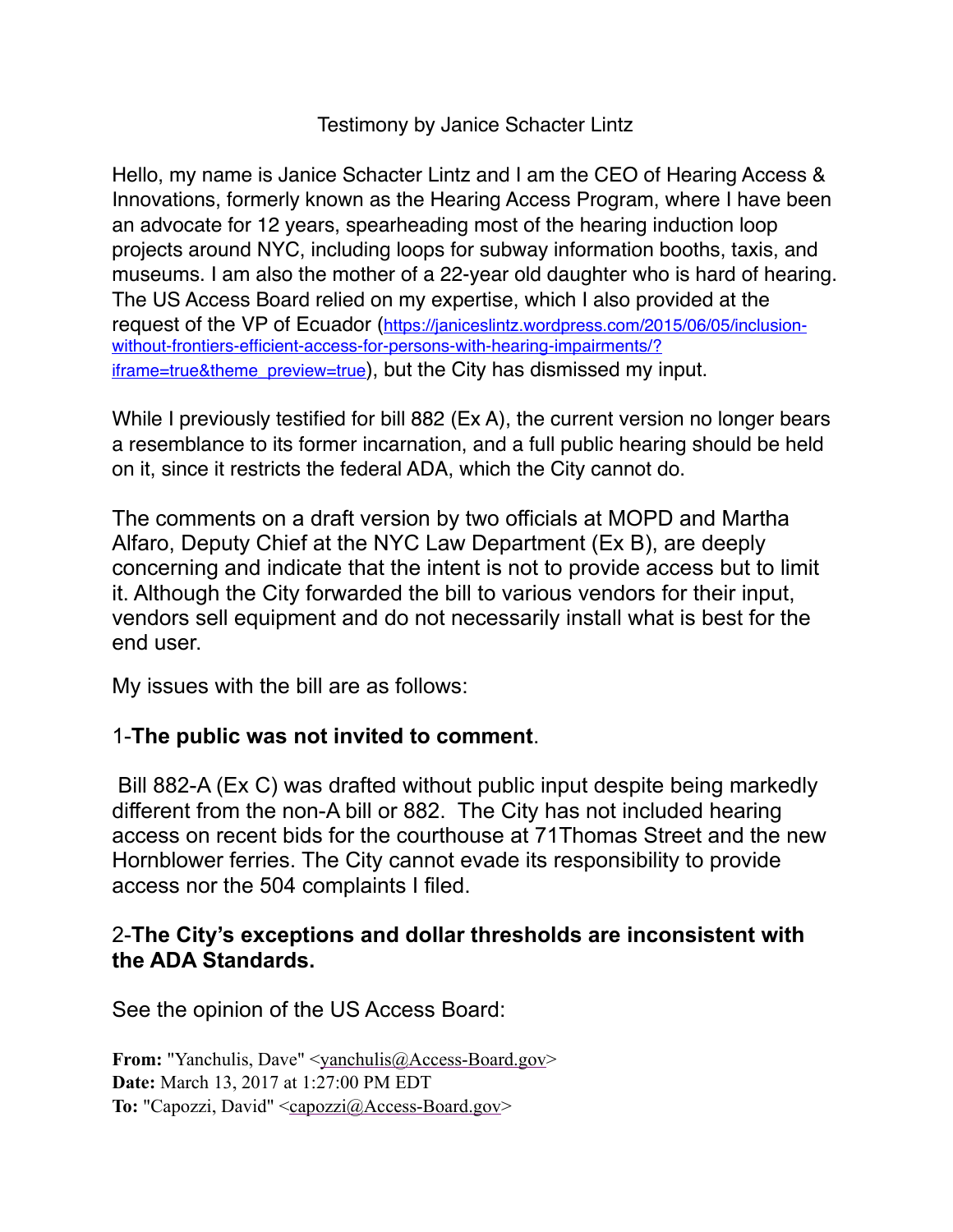#### **Subject: RE: Is this bill legal?**

Yes, the exceptions and dollar thresholds are inconsistent with the ADA Standards. On the other hand, city and state governments can implement design requirements that are less stringent than those of the ADA. The ADA Standards, as well as regulatory requirements for effective communication, must still be satisfied regardless of any state or local regulations or codes that are less stringent. In reply, I would say:

- The ADA Standards, which apply in new construction, alterations, and additions, require provision of an assistive listening system (induction loop, FM system, infrared system, or direct-wired equipment) in all courtrooms as well as in each assembly area equipped with audio amplification where audible communication is integral to use of the space (see [section 219](https://www.access-board.gov/guidelines-and-standards/buildings-and-sites/about-the-ada-standards/ada-standards/chapter-2-scoping-requirements%23219%2520Assistive%2520Listening%2520Systems)). In addition, regulations issued under the ADA by the U.S. Department of Justice also require that covered entities furnish appropriate auxiliary aids and services as necessary to ensure effective communication with individuals with disabilities (sections 35.160 and 36.303).
- The requirements in the ADA Standards for assistive listening systems apply without regard to construction costs and do not exempt specific categories of assembly areas, such as classrooms or courtrooms. They do allow other alternatives to induction loops, such as FM and infrared systems.
- The ADA Standards and regulations must be satisfied in addition to any state or local laws, regulations, or codes. Where there is a difference, the more stringent requirement must be met.

Dave

Dave Yanchulis U.S. Access Board (202) 272-0026 (v), (202) 272-0027 (TTY) [yanchulis@access-board.gov](mailto:yanchulis@access-board.gov) [www.access-board.gov](http://www.access-board.gov/)

#### 3-**The number of loops**.

Robert Piccolos's comment to limit the number of loops on the draft bill (Ex B) is troubling. MOPD's goal should not seek to limit loops but to expand them.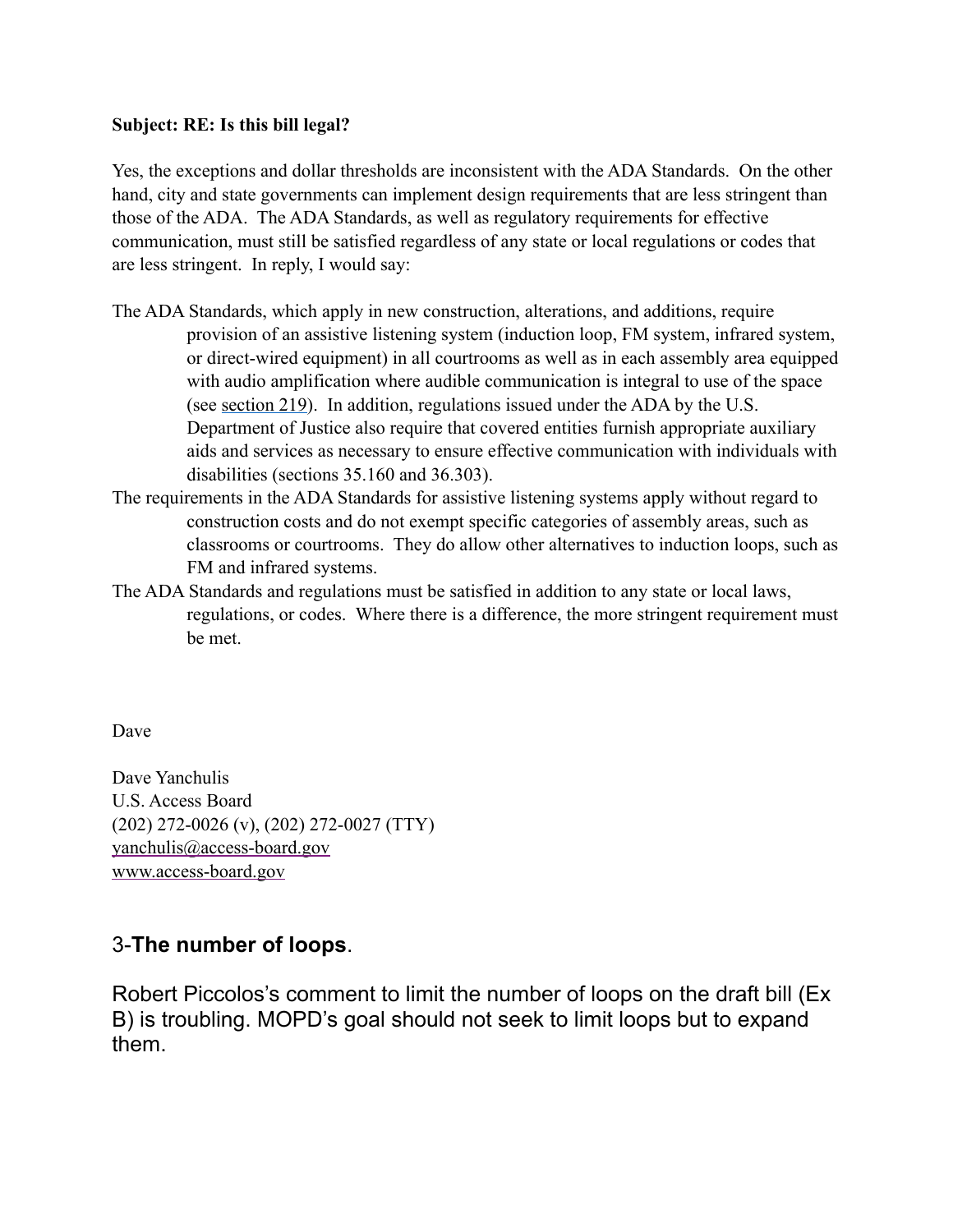It is also disturbing that the City will not add loops in meeting rooms used for people to file complaints. The bill also seems to assume that people with hearing loss do not work for the City, since it does not include conference rooms or any loops in places of employment. Only access for visitors is covered. (Ex C)

#### 4-**The Mayor's involvement is unprecedented**.

It is very odd that the Mayor will be personally responsible for overseeing the technology used, since he has no expertise in this area. Will he be equally involved in overseeing physical and visual access?

### 5-**ADA Symbols**

The symbols recommended in the bill beyond the induction loop symbol are not clear. Visual symbols should be included in the bill to provide clarity about which symbol to use and when. The signs should be both inside and outside the room, as per RNID n/k/a Action on Hearing Loss:

"In the case of a reception area, the sign must be placed at the point where the loop equipment is effective. In the case of a meeting room, the loop sign should be placed at the entrance of the room, inside the room and also clear indications should be made where the equipment can be switched on." (Ex D)

#### 6-**Capital projects after January 1, 2018 exclude the new Hornblower ferries**.

Using this start date excludes the new Hornblower ferries and the recently renovated courthouse at 71 Thomas Street. The ADA was enacted in 1990, 27 years ago, and there is no provision to change the ADA's start date. The City was aware of the need for hearing access for both projects, since I specifically notified the City prior to the start of both projects that hearing access should be implemented. It makes no sense that the access was not included, especially since I have email stating it will be.

#### 7-**Why are classrooms and courthouses being excluded**?

The City cannot narrow the ADA. And shouldn't the City want to ensure that all students, including those with hearing loss, receive an appropriate education?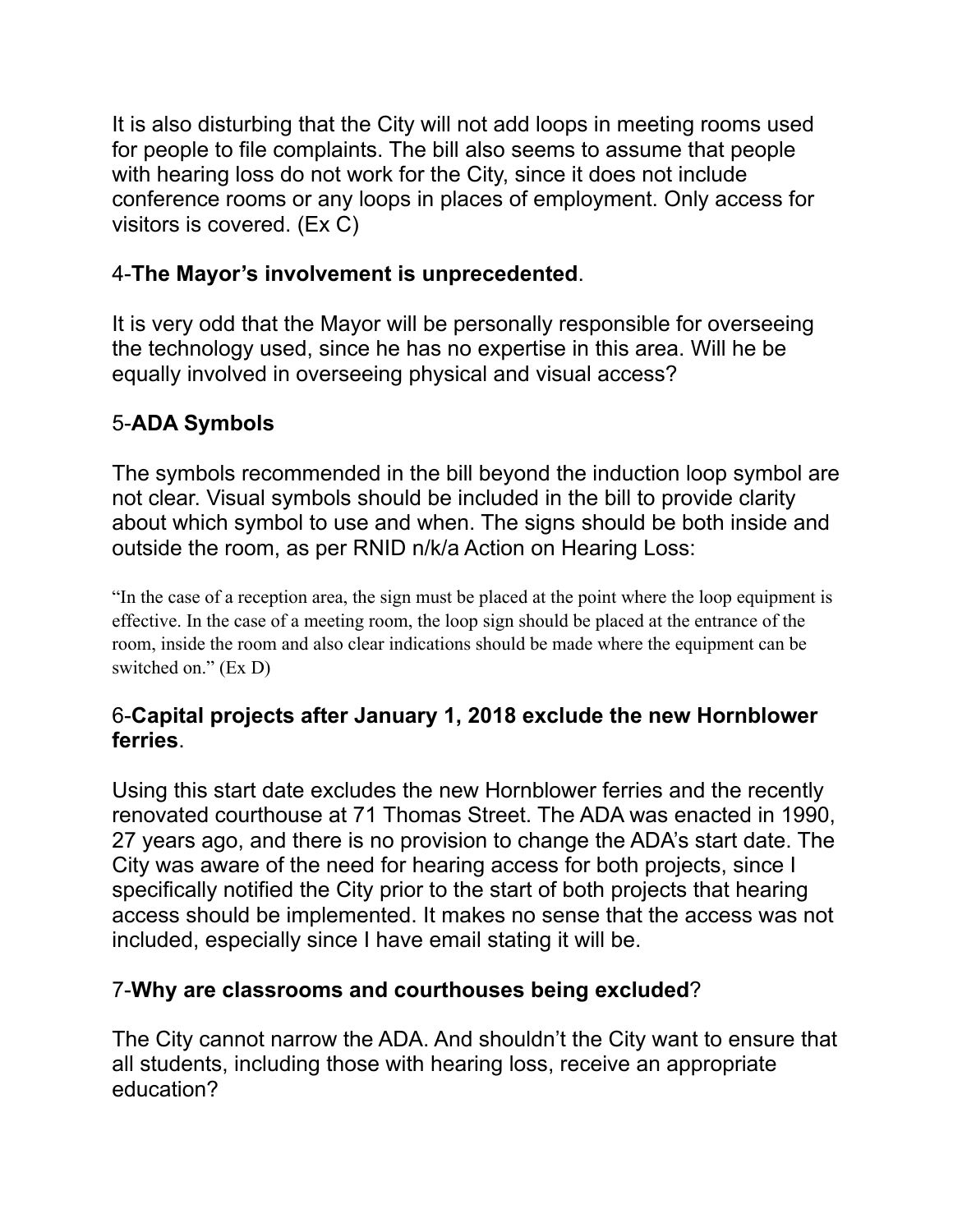#### 8-**The City cannot recommend proprietary technology**.

In the second bill, a micro loop is recommended. This is not a defined term [but rather a proprietary term used by Oval Window. \(](http://www.ovalwindowaudio.com/microloop.htm)http:// www.ovalwindowaudio.com/microloop.htm) It is inappropriate to use a potential vendor's proprietary name in a bill. Bills should use generally accepted terms to provide clarity and avoid confusion.

The bill does not require periodic monitoring of the loops similar to the monitoring of elevators. Access is not effective if it does not work. (Ex D)

This bill is a starting point but needs the input of people who use the technology and/or their parents. A public hearing needs to be held prior to passage. Actually, a bill like this is not necessary, since the City merely needs to comply with the ADA unless it is expanding the ADA requirements, which would be the only reason to introduce a new bill, and that is not the case here.

I strongly urge the City Council not to pass this bill until the public's voice is heard and the above issues are corrected.

Janice S. Lintz. CEO, Hearing Access & Innovations, [www.hearingaccess.com](http://www.hearingaccess.com) and [JaniceSLintz@gmail.com](mailto:JaniceSLintz@gmail.com), 917-975-5642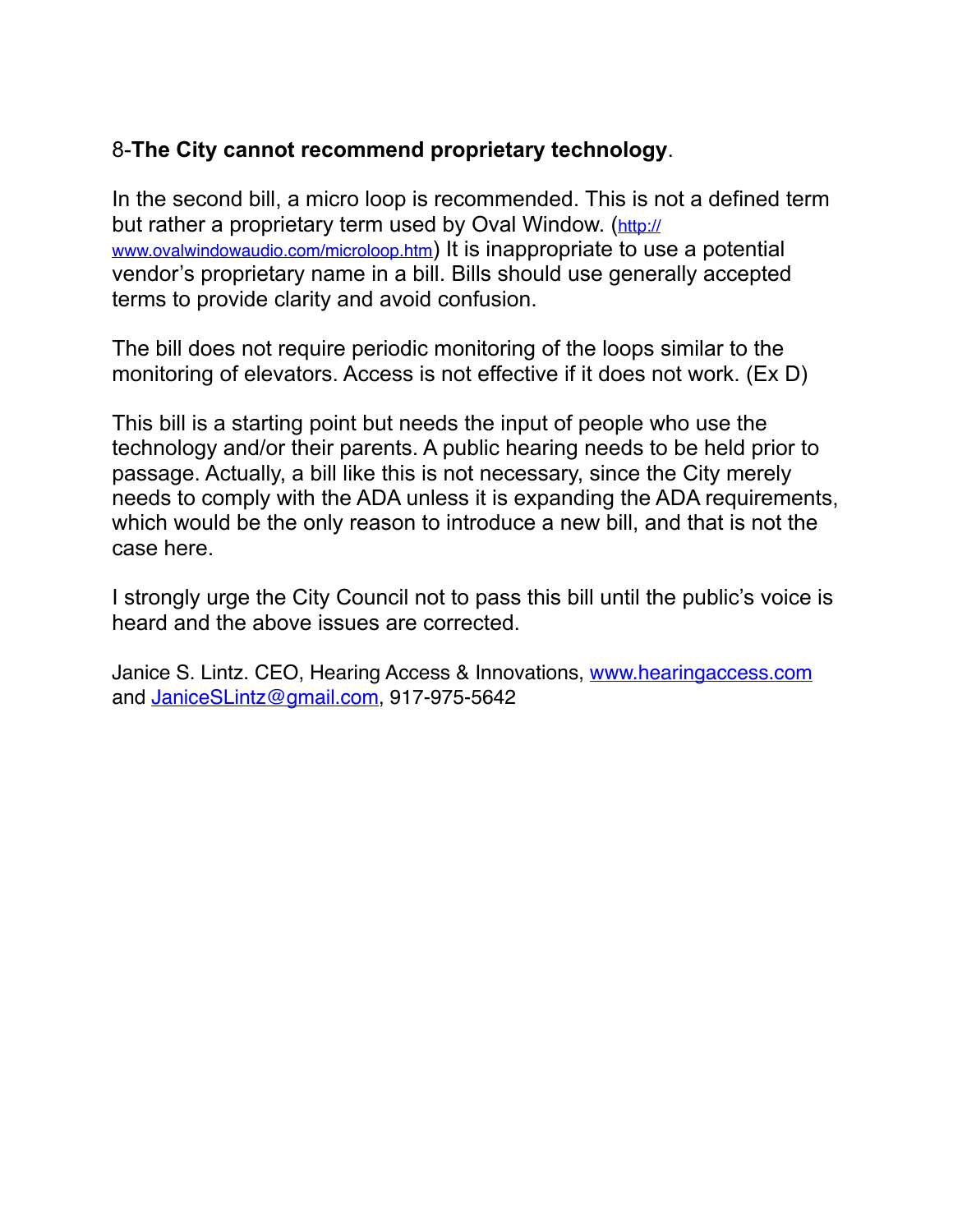#### Testimony by Janice Schacter Lintz

Hello, my name is Janice Schacter Lintz and I am the CEO of Hearing Access & Innovations (formerly known as the Hearing Access Program), which spearheaded most of the hearing induction loop projects around NYC, including subway information booths, taxis and museums. I am also the mother of a 20 year old daughter who is hard of hearing.

These bills are desperately needed. For the last 13 years, I have personally struggled as an advocate to get this access provided despite the ADA requiring it. Just as the Federal Civil Rights Act needed to be followed up with the Voter's Rights Act, these bills are needed to ensure provision of effective communication. Without them, the burden is shifted to people like me to file complaints and sue.

• Intro 881: ADA Coordinator

Appointing an ADA coordinator is important for making sure that access is provided, and it is critical that a conscious effort be made to appoint someone who is hard of hearing. I would be hard pressed to name a single ADA coordinator who is hard of hearing, since ADA coordinators who have a hearing loss are usually, required to know sign language (ASL). This requirement doesn't exist if the person has a disability other than hearing loss. Since most people with hearing loss are hard of hearing and seldom know ASL, it is absurd to solely make knowledge of sign language a requirement for people with hearing loss. The requirement should either be for everyone or no one. The lack of ADA coordinators who are hard of hearing is one reason why hearing access is often not implemented.

• Intro 883: Information on Disabilities

The bill is excellent but needs the following modifications:

Section 8-132 #2-Persons who are deaf should be changed to persons who are deaf or hard of hearing. CART is not solely used by people who are deaf but by the full spectrum of people with hearing loss.

Section8-132 #3- should include: "Neck loops must be available if an FM or infrared assistive listening system is provided instead of a hearing induction loop assistive listening system" to ensure that the full needs of the hearing loss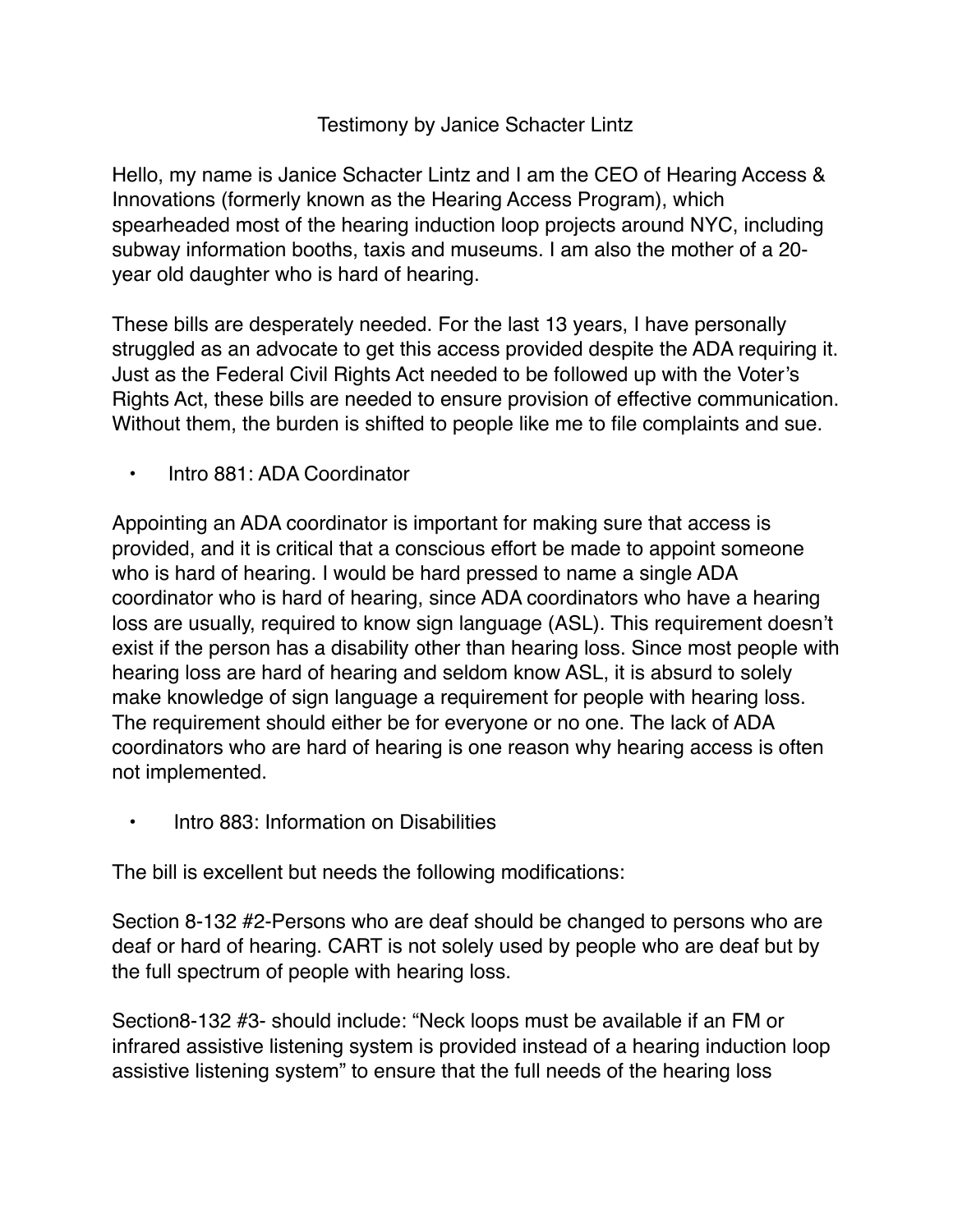[spectrum are met: https://janiceslintz.files.wordpress.com/2015/05/](https://janiceslintz.files.wordpress.com/2015/05/effectiveaccess.pdf) effectiveaccess.pdf.

The ADA and technical installation term is "induction loop". Some lay people use the term, "hearing loop." The NYC TLC adopted "hearing induction loop" so it is clear to installers and users. Audio loop is never correct. The bill uses the term "induction loops" and not hearing loops. It is critical that the terms are all consistent to avoid confusion.

Section 8-132 #5-Contact information should include an email address for people who cannot use a phone.

#### • Intro 882: Induction Loop Bill

The hearing induction loop signal strength needs to be mandated. The proposed international ANSI standards should be achieved throughout the room:https:// janiceslintz.files.wordpress.com/2015/10/proposal-7-19-a117-car\_march-2013 complete-2.pdf This federal legislation is pending but I recommend it be included to ensure the systems installed work. Without it, shoddy contractors will see this as a golden opportunity. They will enter the field and install systems that fail to work. Systems that do not work are not effective access which is also why periodic testing needs to be required. Elevators are routinely tested and so should hearing induction loop systems.

Without a requirement that the full room be looped, some places will only loop part of the room, thus creating a "ghetto." This is inappropriate. People with hearing loss should not be required to sit in certain sections rather than where they or their friends and family want to sit. Separate but equal is not appropriate for race nor for people with disabilities.

Attached is a more thorough explanation of telecoils that I wrote for the State of NJ and the Hearing Loss Association of America: <https://janiceslintz.files.wordpress.com/2014/11/telecoil-article-veryfinal-9-12.jpg>

My comments about these bills are minor tweaks. The bills are fantastic and will be transformative for people who are hard of hearing. Thank you for your time.

Janice S. Lintz. CEO, Hearing Access & Innovations, [JaniceSLintz@gmail.com](mailto:JaniceSLintz@gmail.com), 917-975-5642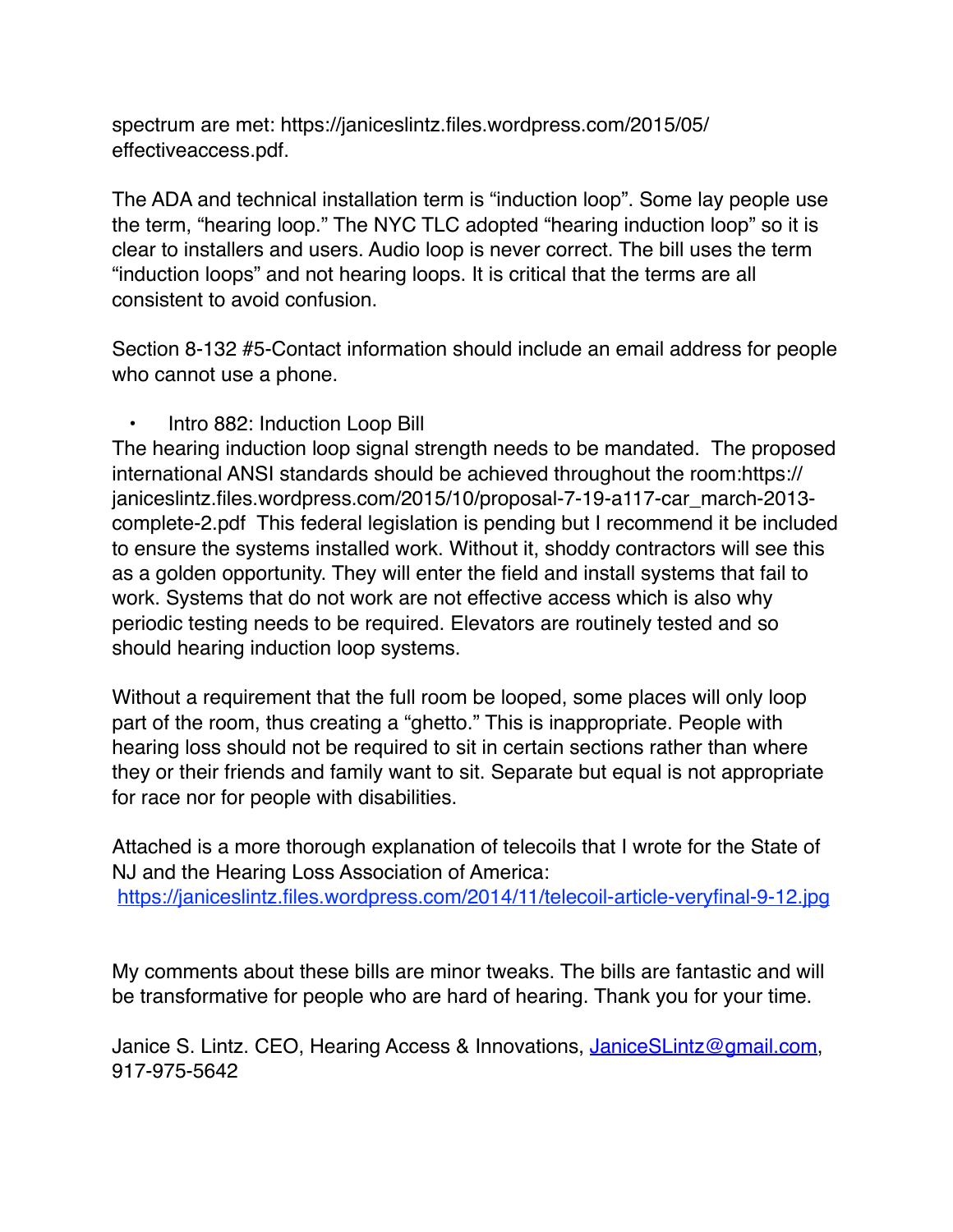#### Int. No. 882 (Alternative Proposal, 12.12.16)

By Council Members Rosenthal, Torres, Eugene, Koo, Koslowitz, Cabrera, Chin, Van Bramer, Crowley, Levin, Reynoso, Palma, Deutsch, Dromm and Menchaca

A Local Law amend the New York city charter, in relation to requiring the installation of induction loops systems for certain capital projects paid in whole or in part from the city treasury and requiring the publication of public locations where such systems are available.

#### Be it enacted by the Council as follows:

Section 1. Chapter 9 of the New York city charter is amended by adding a new section 224.3 to read as follows:

§ 224.3 Induction loop systems. a. As used in this section, the following terms have the following meanings:

Baseline construction cost. The term "baseline construction cost" means the total cost of a proposed capital project not including the cost of installing an assistive listening system.

Capital project. The term "capital project" means a capital project as defined in section 210 of this chapter that is paid for in whole or in part from the city treasury.

Meeting space. The term "meeting space" means any space designed to be used for conducting public meetings or for gatherings of X or more persons, including but not limited to auditoriums, cafeterias, assembly spaces, conference rooms, multipurpose spaces, recreation spaces, community halls, exhibition halls, lecture halls, libraries, office meeting rooms, board rooms, hearing rooms, and theaters. For purpose of this section meeting space does not include court rooms or ancillary spaces in courthouse buildings..

#### ALTERNATIVE DEFINITION SUGGESTED BY OLIVIA GOODMAN

The term "meeting space" means a space classified in occupancy group A pursuant to the New York city building code, or a space used for assembly purposes with an occupant load of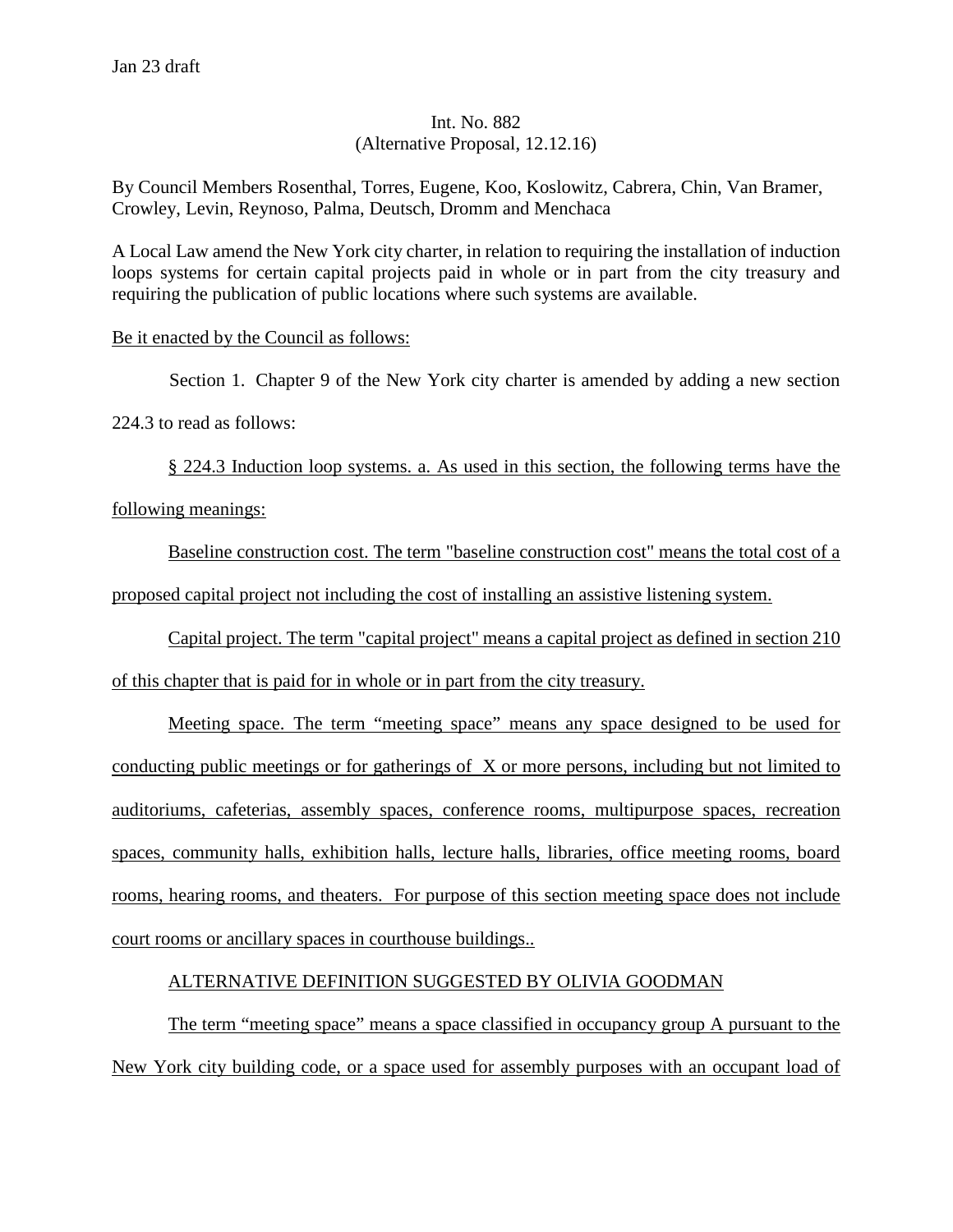fewer than 75 persons classified in occupance group B pursuant to such code. Such term shall not include (1) offices; or (2) classes or instructional rooms with 75 or more persons classified in occupancy group A3 pursuant to such code.

Occupancy group. The term "occupancy group" means occupancy group as classified in accordance with the New York city construction codes.

Shielding. The term "shielding" means material used to prevent the leakage of an induction loop signal outside of a meeting space or to prevent interference from an outside source that affects an induction loop signal within a meeting space.

b. Requirement for installation of assistive listening systems. Each capital project with an estimated baseline construction cost of \$500,000 or more involving the construction of a new meeting space or the reconstruction of an existing meeting space shall be designed and constructed to include the installation of an induction loop assistive listening system that complies with the performance requirements set forth in subdivision c of this section in at least one such meeting space. Any security, information, or reception desk used for the checking-in or screening of persons attending a meeting held in a meeting space in which an induction loop assistive listening system has been provided pursuant to this section shall also be equipped with an induction loop system that complies with the performance requirements set forth in subdivision c of this section. Upon completion of any such new construction or reconstruction, directional signage indicating the availability and location of an assistive listening system shall be provided pursuant to subdivision d of this section.

c. System performance requirements. Any induction loop system installed pursuant to this section shall meet or exceed the system performance requirements set forth in International

- 2 -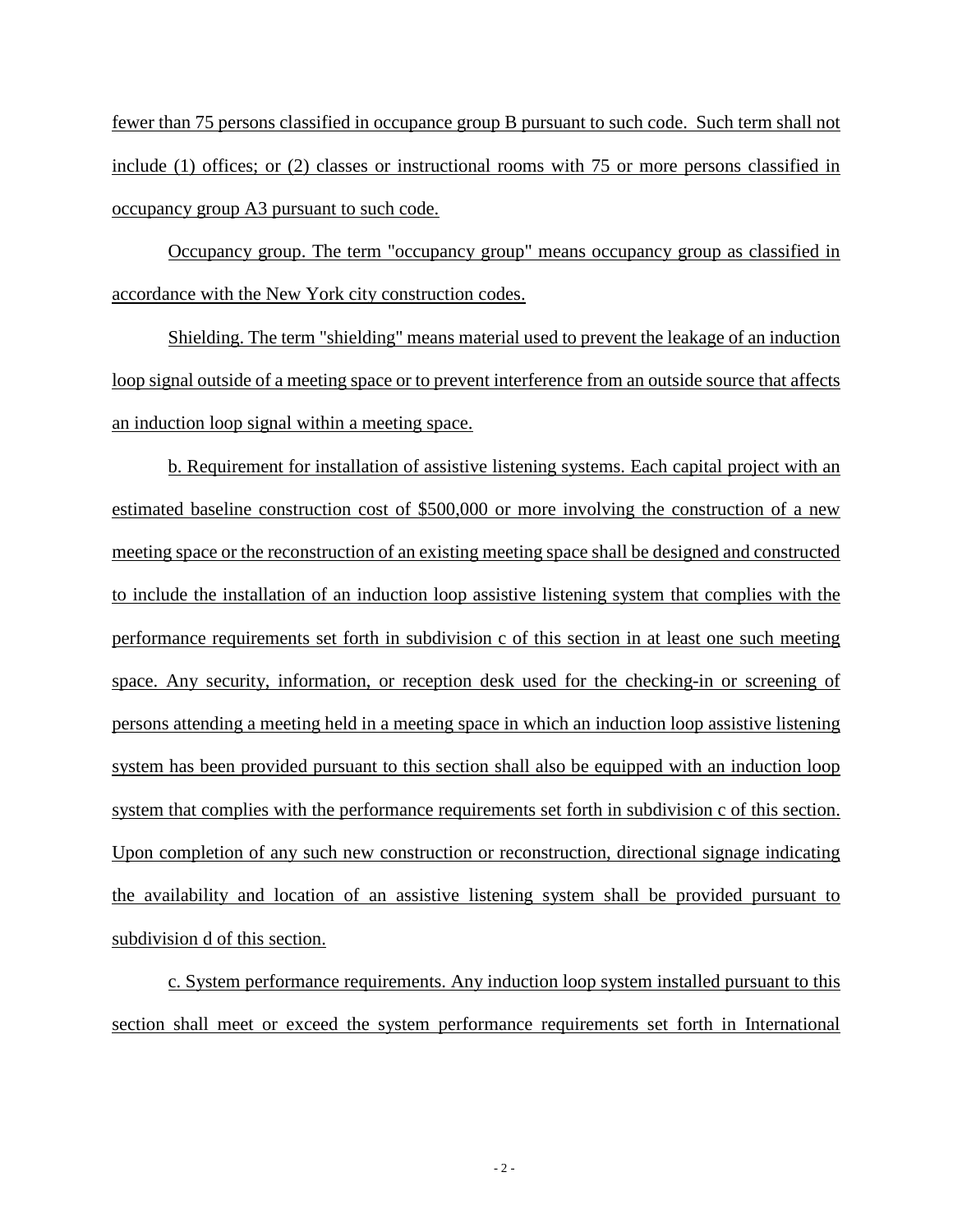Electrotechnical Commission IEC 60118-4 Edition 3.0 2014-12 relating to induction-loop systems for hearing aid purposes.

d. Signage. 1. Directional signage that provides adequate guidance to the meeting space, including raised graphics and letters with Braille descriptors, must be provided in accordance with section 1110.2 of the 2014 New York city building code, and other signage indicating any special accessibility features must be provided in accordance with section 1110.3 of such code.

2. Any security, information, or reception desk used for the checking-in or screening of persons attending a meeting held in a meeting space required to have an assistive listening system pursuant to this section and equipped with an induction loop system shall display the international symbol of access for hearing loss pursuant to figure 703.6.3.3 of ICC A117.1-2009 and a "T" in the lower right-hand corner of such symbol indicating the availability of an induction loop system.

3. The international symbol for access for hearing loss pursuant to section 703.6.3.3 of ICC A117.1-2009 and a "T" in the lower right-hand corner of such symbol indicating the availability of an induction loop system shall be displayed at the entrance to any meeting space equipped with an assistive listening system pursuant to this section.

e. Annual report. No later than July 1, 2018, the mayor or such office or agency as the mayor may designate shall post on its website the locations of facilities owned or operated by the city at which an assistive listening system such as an induction loop, infrared, FM, or other type of system, is permanently available. The list shall be updated annually thereafter.

f. This section shall not apply to capital projects for facilities that are not city owned unless 50 percent or more of the estimated cost of such project is to be paid for out of the city treasury. This exemption shall not apply to any capital project that receives \$1,000,000 or more out of the city treasury.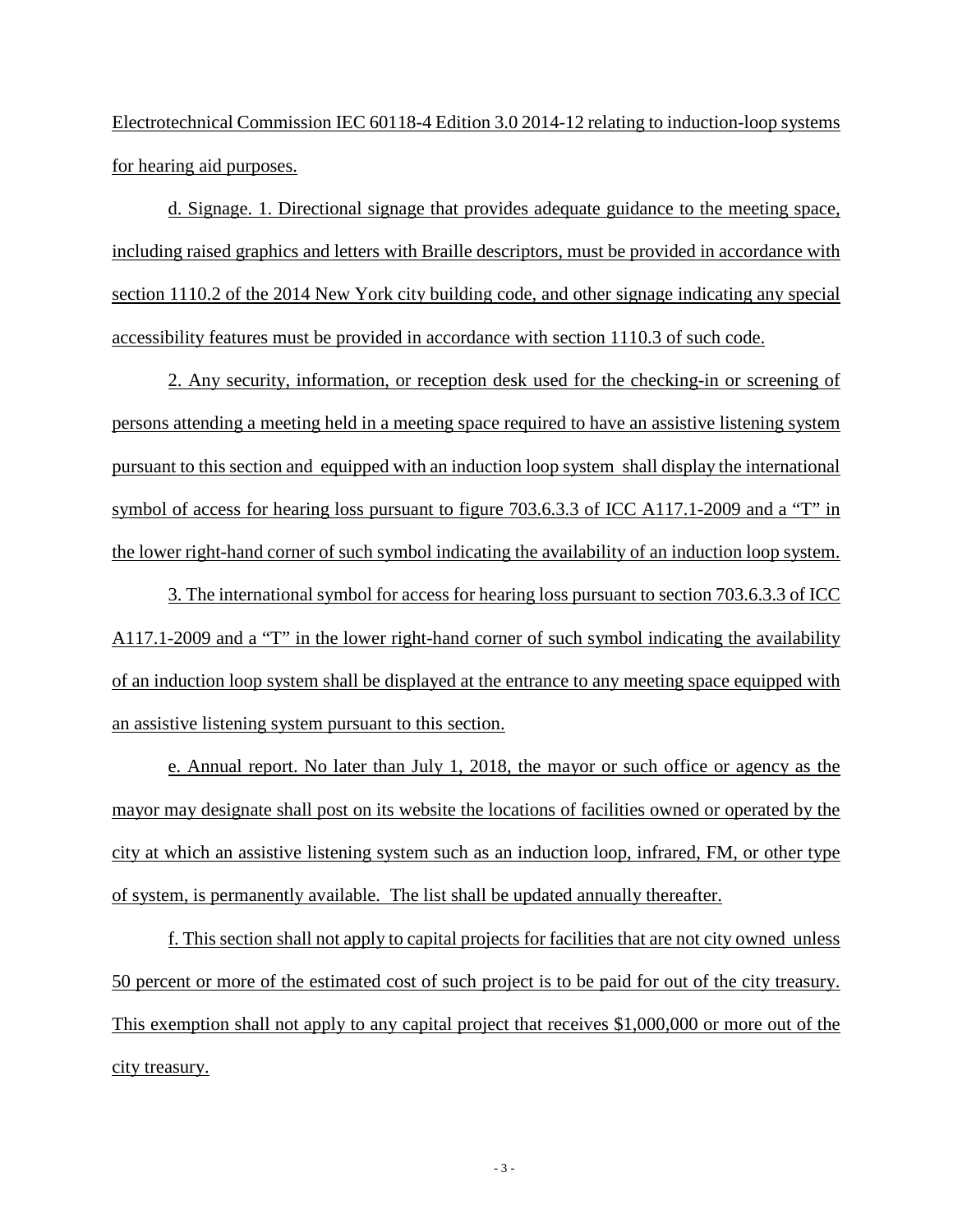g. This section shall not apply to capital projects that have received capital dollars from the city treasury before January 1, 2018.

§ 2. This local law takes effect on January 1, 2018, and shall apply to capital projects for which the final design is approved pursuant to section 223 of the New York city charter after such effective date, except that prior to such effective date the mayor or office or agency designated by the mayor shall take all actions necessary for the timely implementation of this local law, including the promulgation of rules.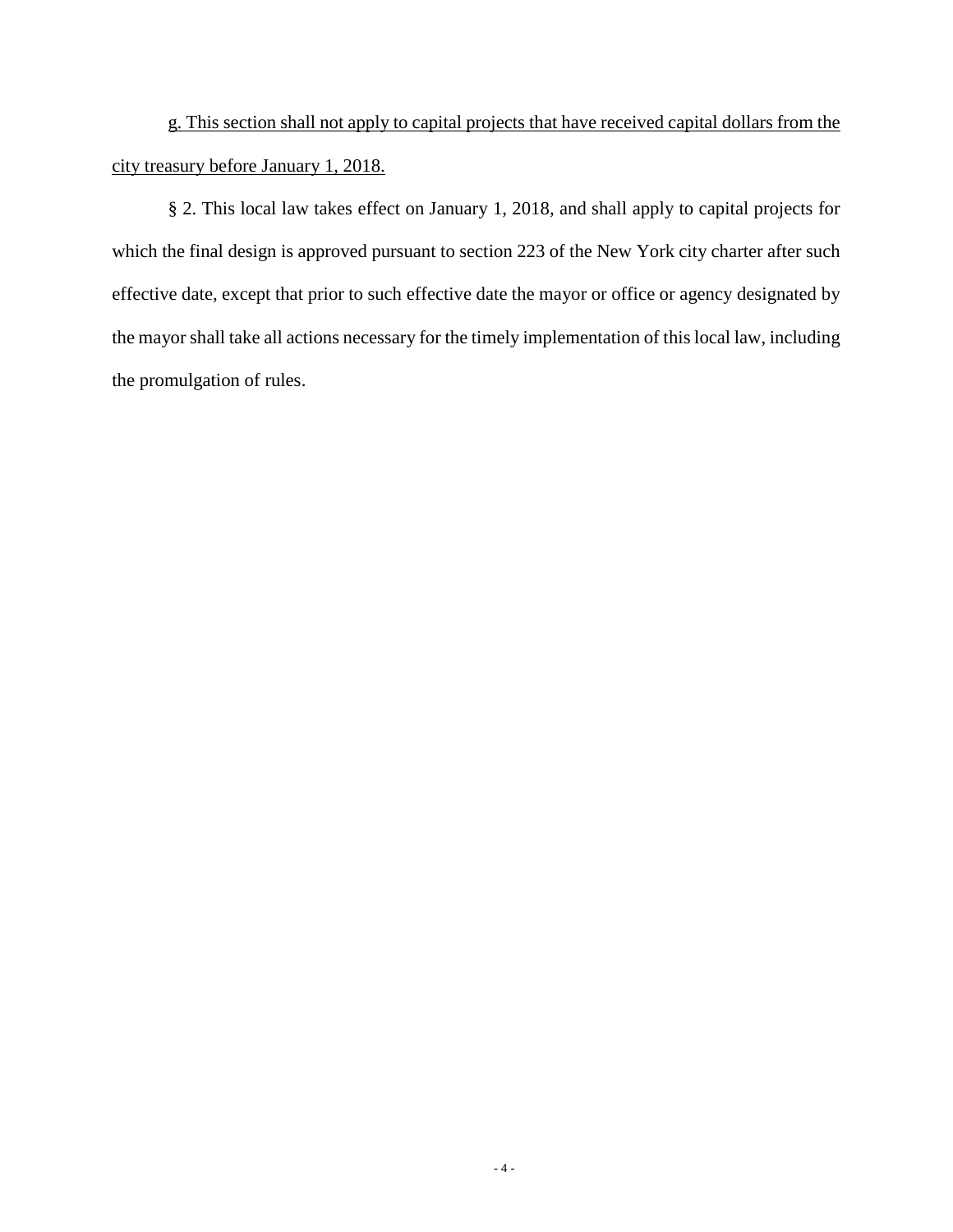Proposed Int. No. 882-A

By Council Members Rosenthal, Torres, Eugene, Koo, Koslowitz, Cabrera, Chin, Van Bramer, Crowley, Levin, Reynoso, Palma, Deutsch, Dromm, Menchaca and Cohen

A Local Law amend the New York city charter, in relation to requiring the installation of induction loops systems for certain capital projects paid in whole or in part from the city treasury and requiring the publication of public locations where such systems are available.

#### Be it enacted by the Council as follows:

Section 1. Chapter 9 of the New York city charter is amended by adding a new section 224.3 to read as follows:

§ 224.3 Induction loop systems. a. As used in this section, the following terms have the following meanings:

Assembly area. The term "assembly area" means an assembly area, as defined in section 106.5 of the 2010 Americans with Disabilities Act standards for accessible design, in which audible communication is integral to the use of the space, except that such term shall not include classrooms in schools; facilities primarily used to deploy first responders, courthouses and outdoor facilities such as athletic fields and stadiums.

Baseline construction cost. The term "baseline construction cost" means the total cost of a proposed capital project not including the cost of installing an assistive listening system.

Capital project. The term "capital project" means a capital project as defined in section 210 of this chapter that is paid for in whole or in part from the city treasury.

b. Each capital project with an estimated baseline construction cost of \$950,000 or more involving the construction or reconstruction of one or more assembly areas shall be designed and constructed to include in at least one assembly area the installation of an induction loop assistive listening system that complies with section N102 of appendix N of the New York city building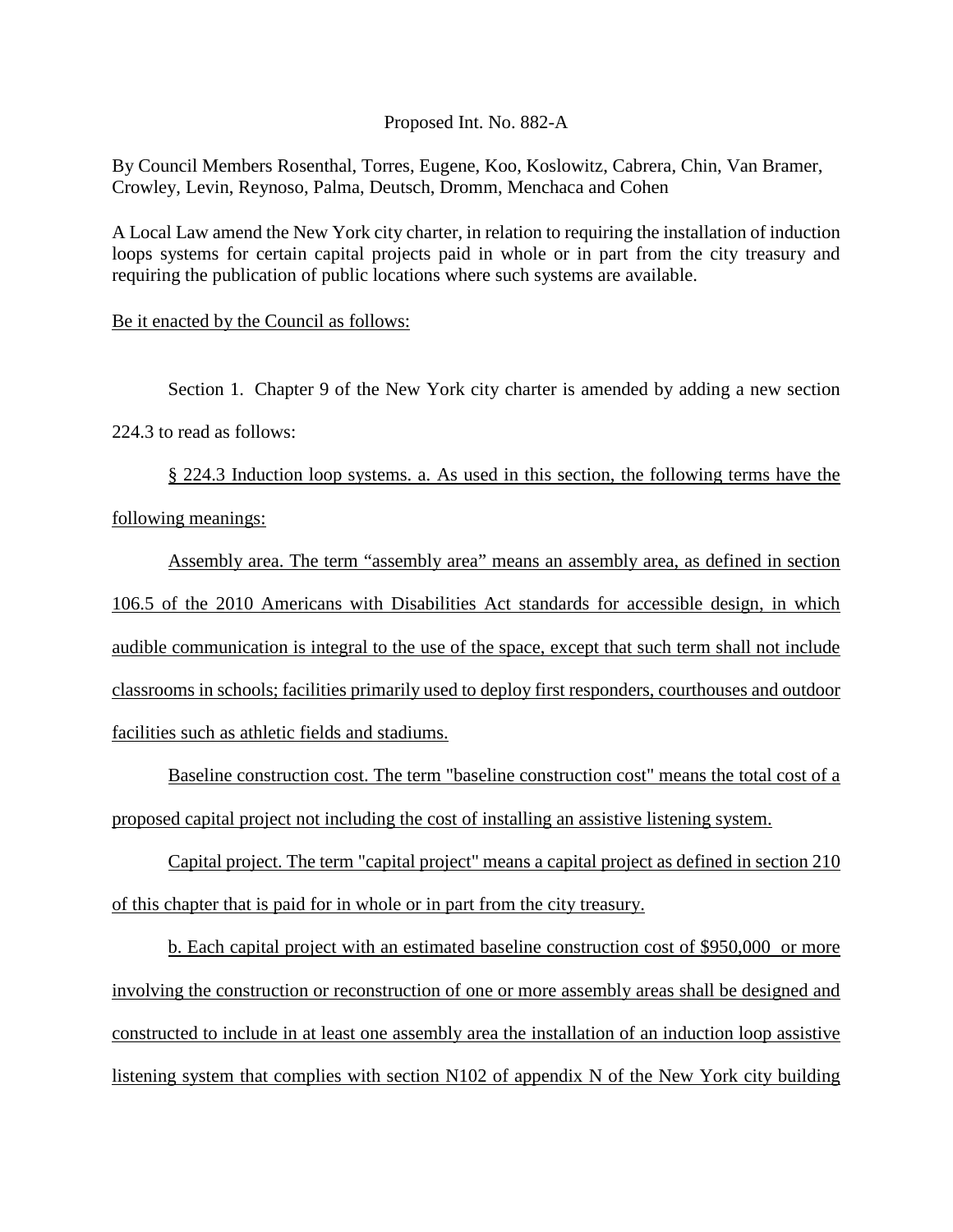code, or an alternative assistive listening system that complies with appendix N of the New York city building code that has been determined by the mayor in accordance with subdivision i of this section to be significantly more effective for the hard of hearing than an induction loop system. Each security, information, or reception desk used for the checking-in or screening of persons attending a meeting or event held in a looped assembly area shall be equipped with microloops. This section shall not apply to a capital project involving the reconstruction of an assembly area if the estimated cost of installing an induction loop system or alternative system exceeds 5% of the baseline construction cost of the project.

c. Directional signage that includes guidance to an assistive listening assembly area, including raised graphics and letters with Braille descriptors, must be provided in accordance with section 1110.2 of the New York city building code, and other signage indicating any special accessibility features must be provided in accordance with section 1110.3 of such code.

d. The entrance to any building containing an assistive listening assembly area and any security, information, or reception area used for the checking-in or screening of persons attending a meeting or event held in such assembly area shall display the international symbol of access for hearing loss pursuant to figure 703.6.3.3 of ICC A117.1-2009 and a "T" in the lower right-hand corner of such symbol indicating the availability of an induction loop system or a symbol indicating an alternative system if applicable.

e. No later than July 1, 2018, the mayor or an office or agency designated by the mayor shall post on its website the locations of facilities owned or operated by the city at which an assistive listening system such as an induction loop, infrared, FM, or other type of system, is permanently available or in the process of being installed, as well as which type of assistive listening system is permanently available or in the process of being installed, including the cost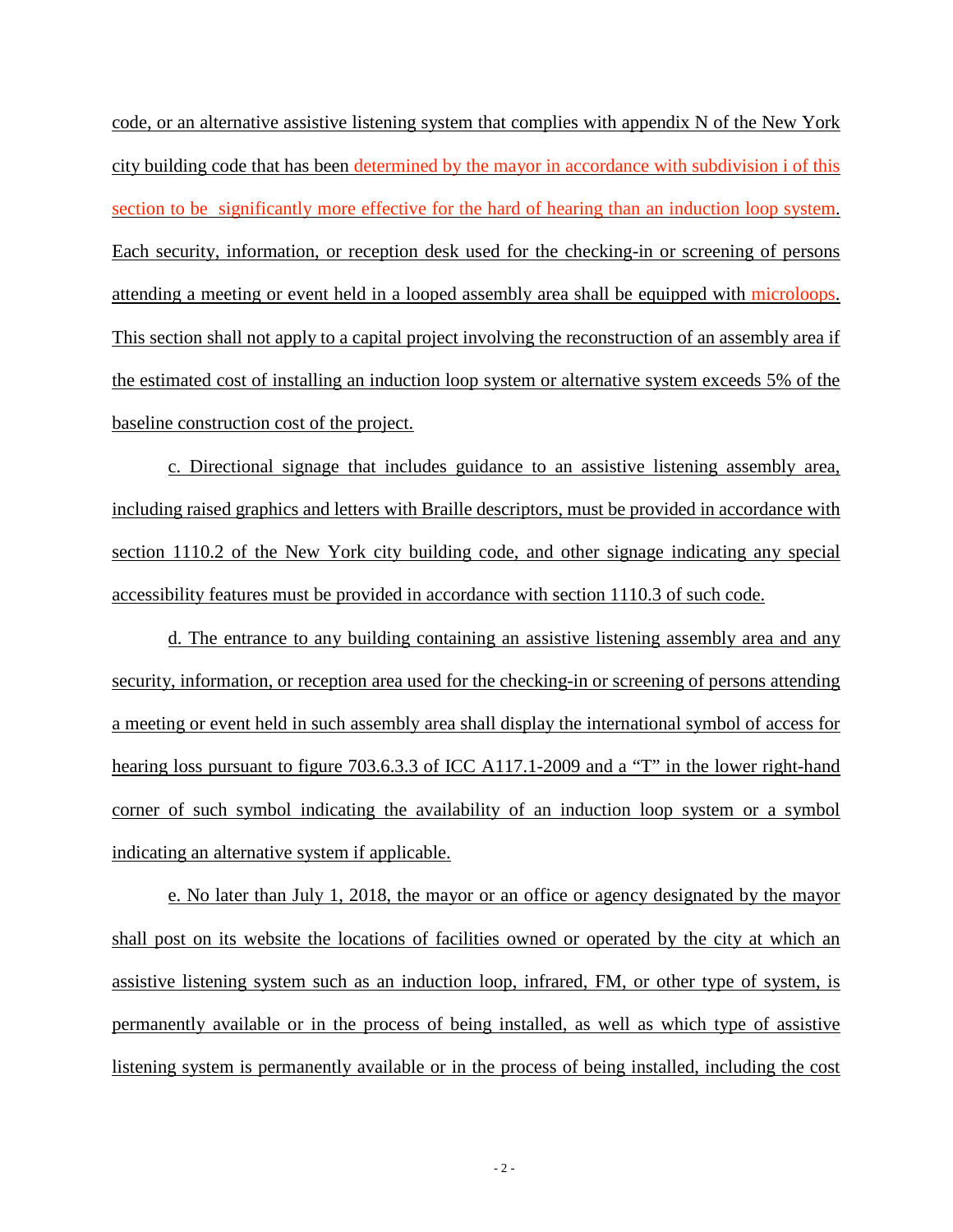associated with installation of new assistive listening systems. The list shall be updated annually thereafter.

f. This section shall not apply to capital projects involving the construction or reconstruction of assembly areas that are not owned by the city unless 50 percent or more of the estimated cost of such project is to be paid for out of the city treasury, provided that this exemption shall not apply to any capital project that receives \$1,000,000 or more out of the city treasury.

g. The mayor may exempt from this section projects accounting for up to 20% of the capital dollars in each fiscal year subject to this section for the installation of assistive listening systems if in his or her sole judgment such exemption is necessary in the public interest. At the conclusion of each fiscal year the mayor shall report to the council the exemptions granted pursuant to this section, including the basis for such exemption.

h. The mayor or an office or agency designated by the mayor shall promulgate rules to carry out the provisions of this section.

i. Where the mayor determines, after consulting with experts in the field of hearing disabilities and assistive listening systems and advocates for people who are hard of hearing, that there is new technology with respect to an assistive listening system that makes such system significantly more effective than an induction loop system, the mayor may promulgate a rule allowing the use of such system as an alternative to an induction loop system in accordance with subdivision b.

§ 2. This local law takes effect on January 1, 2018, and applies to projects for which an application for construction document approval is filed with the department of buildings on and after such date, except that prior to such effective date the mayor or office or agency designated

- 3 -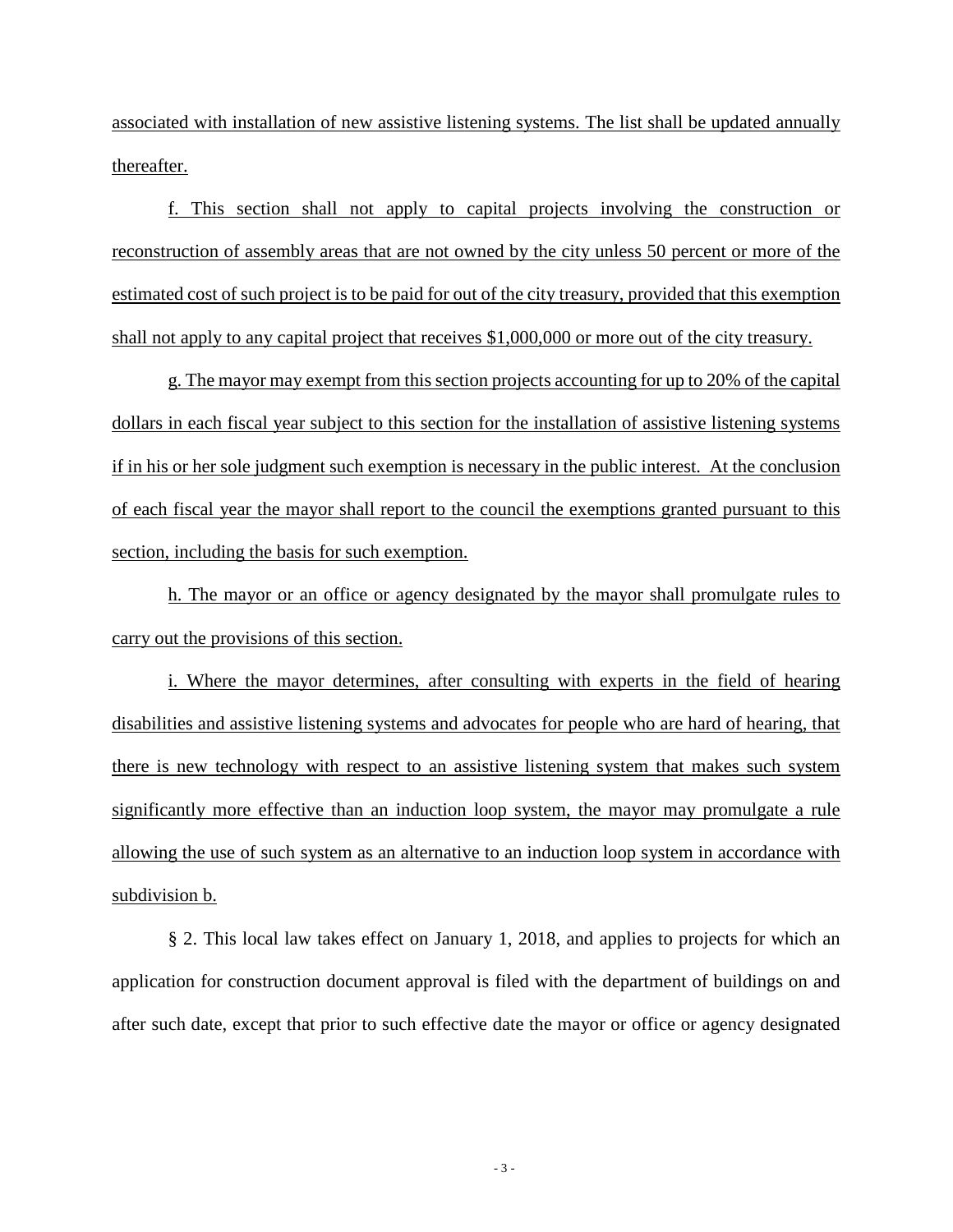by the mayor shall take all actions necessary for the timely implementation of this local law, including the promulgation of rules.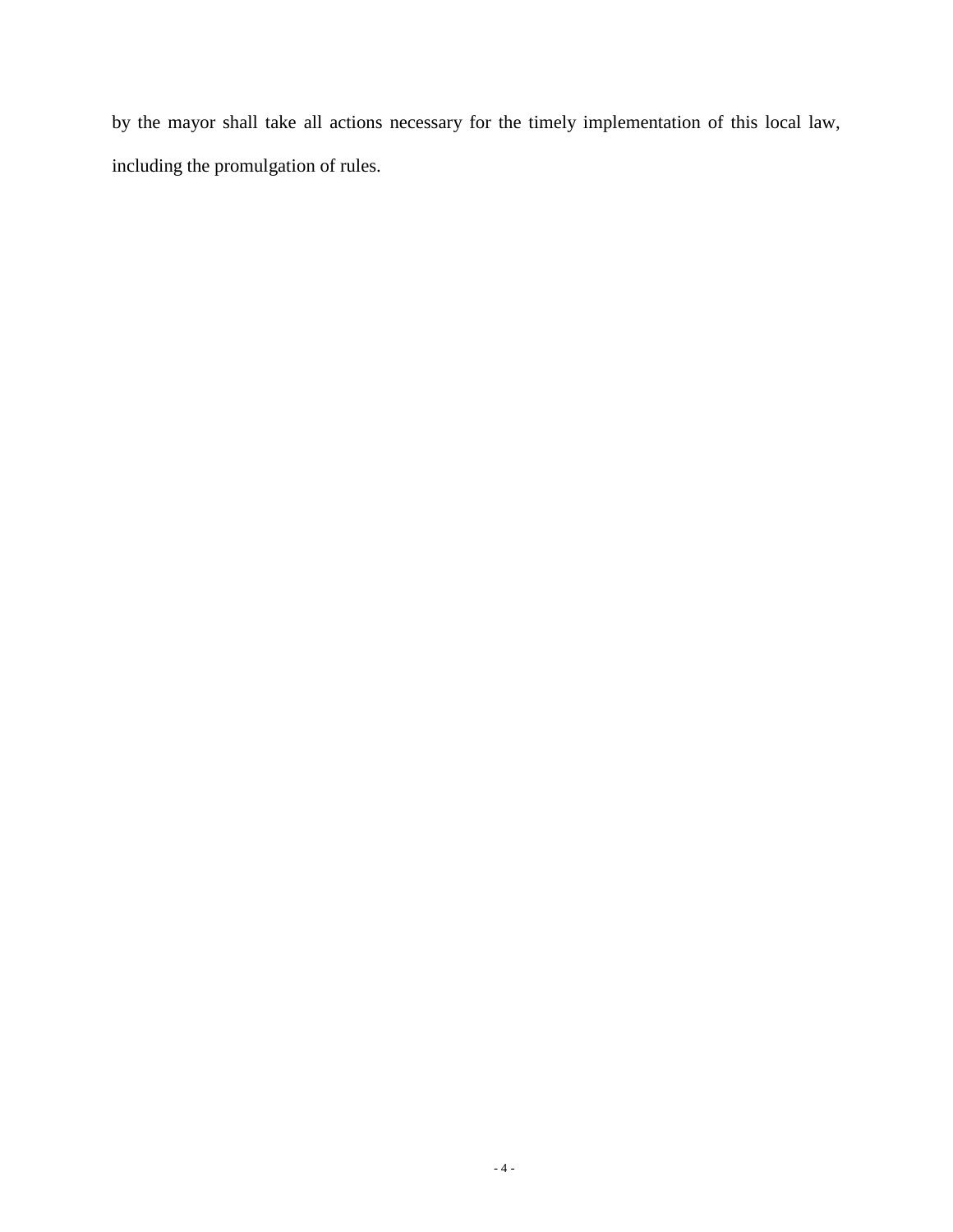We're RNID, the charity working to change the world for the UK's 9 million deaf and hard of hearing people.

There are a number of ways to support us. To find out more:

Go to www.rnid.org.uk

Contact our Information Line Telephone 0808 808 0123 Textphone 0808 808 9000

Or write to us informationline@rnid.org.uk

19-23 Featherstone Street London EC1Y 8SL Fax 020 7296 8199

# Loop systems: A guide to best practice





3319/1208 Photography Philip Meech. The Royal National Institute for Deaf People. Registered office: 19-23 Featherstone Street, London EC1Y 8SL. A company limited by guarantee registered in England and Wales number 454169. Registered charity numbers 207720 (England and Wales) and SC038926 (Scotland).

**RNID** 

Changing the world for deaf and hard of hearing people RNID . 11) Changing the world for deaf

and hard of hearing people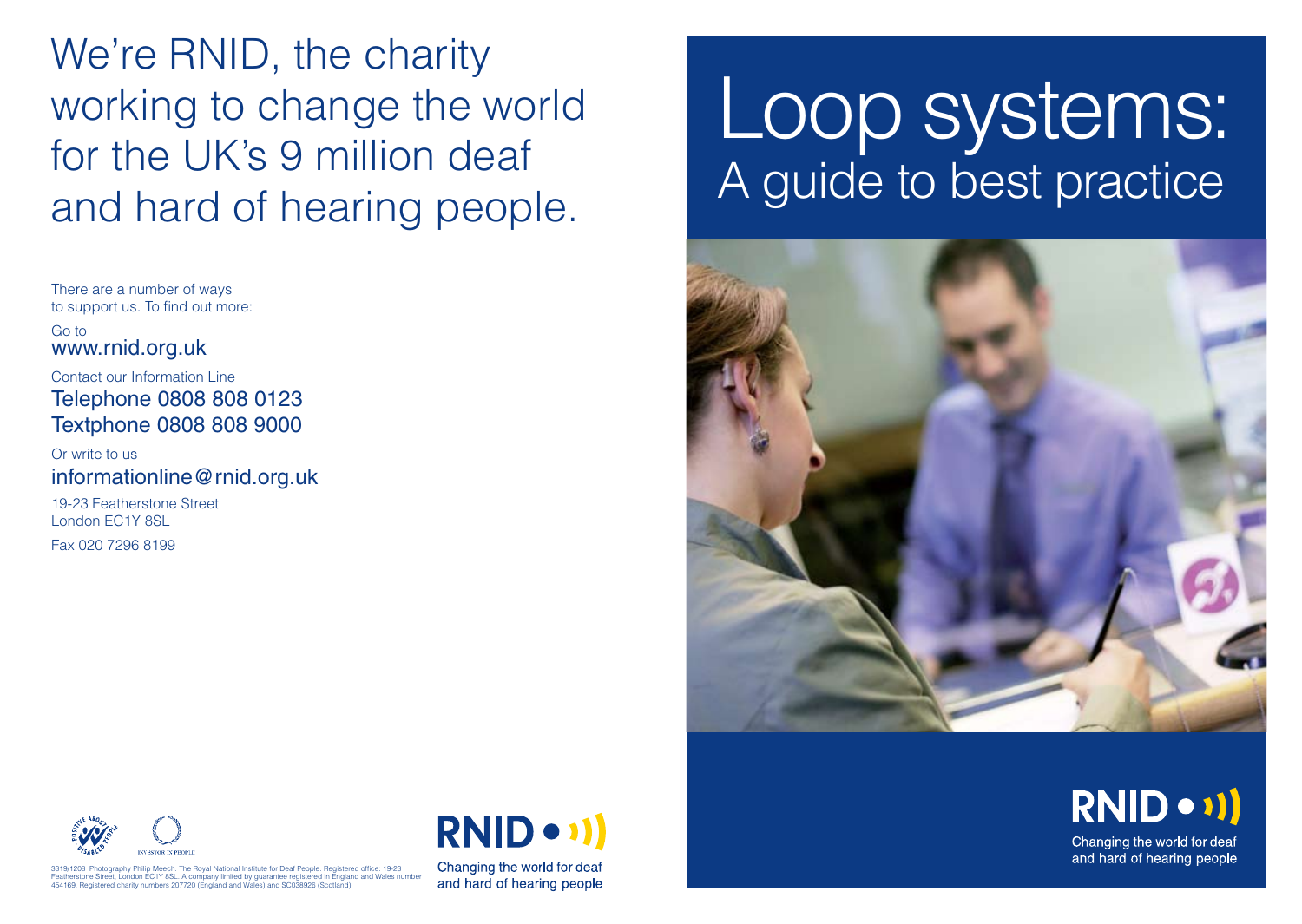

### **Contents**

| About this guide                                   | 5              |
|----------------------------------------------------|----------------|
| Did you know?                                      | 5              |
| What are induction loops?                          | 6              |
| How do induction loops work?                       | 6              |
| Who benefits from induction loops?                 | 6              |
| Why should I provide induction loops?              | $\overline{7}$ |
| Where can I buy induction loops?                   | 8              |
| How will my loops be installed?                    | 8              |
| How many induction loops do I need?                | 9              |
| How do I let users know where induction loops are? | 9              |
| How do I look after induction loops?               | 10             |
| What else do I need to do?                         | 10             |
| How can I make my business even more accessible?   | 11             |
| Summing up                                         | 12             |
| Where can I find out more?                         | 12             |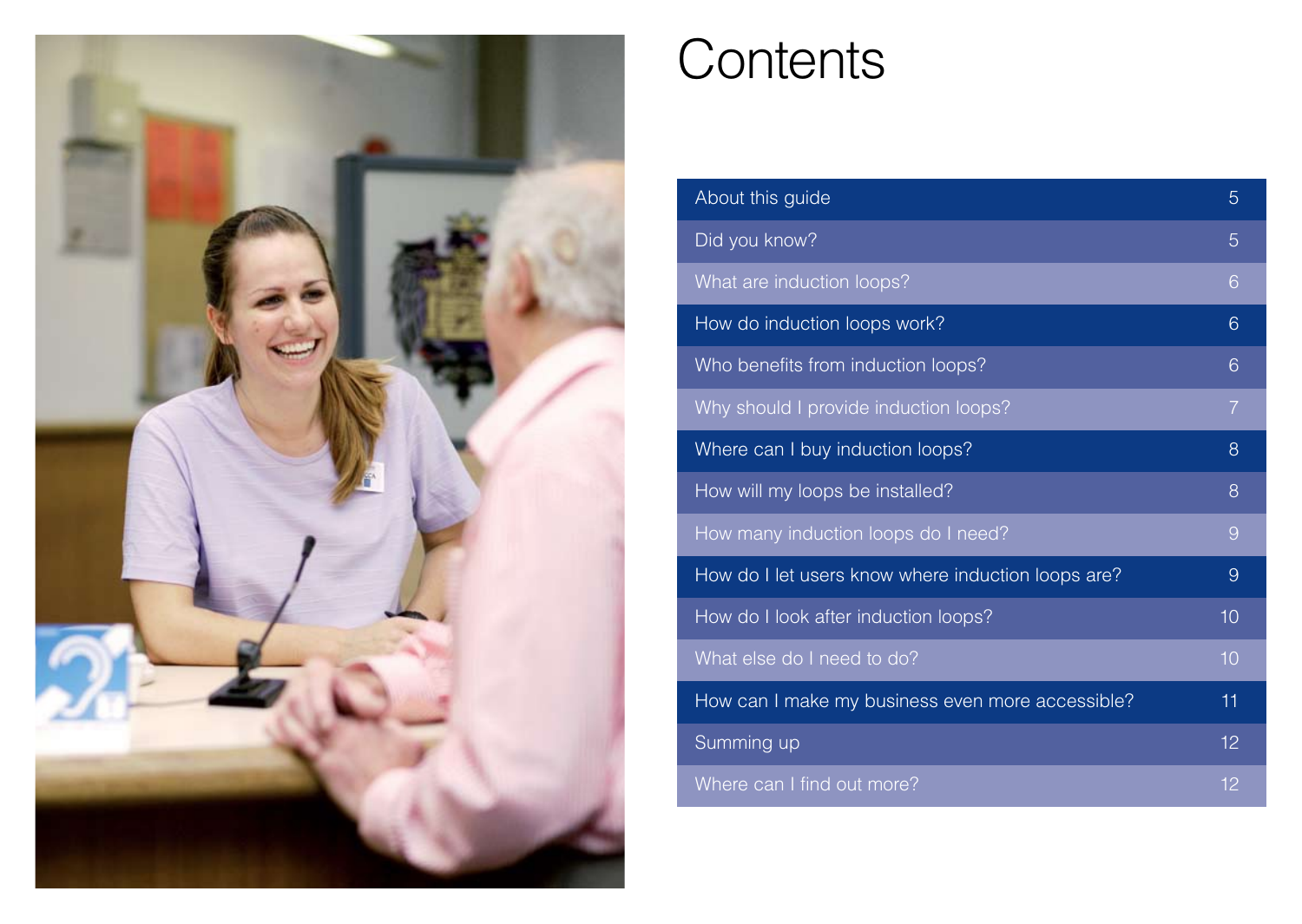## **Background**

#### About this guide

This is a guide for employers, service providers and businesses, which explains best practice in relation to induction loops.

Topics covered in this guide include how loop systems work, how to look after them and how to make your business more accessible to people who are deaf and hard of hearing.<br>
How do induction loops work?

#### Did you know?

There are around 9 million people in the UK who are deaf and hard of hearing, many of whom wear hearing aids. If you own, manage, or provide a service, you have a legal duty to ensure that your service is accessible to people with disabilities.

Financially, it also makes sense to be accessible – the one in seven people in the UK who are deaf and hard of hearing are your potential customers, worth around £4 billion a year.



#### What are induction loops?

An audio frequency induction loop (AFIL) is equipment that is used to make communication easier for hearing aid wearers. It provides a magnetic signal that is picked up by a hearing aid when this is set to its 'T' (Telecoil) setting.

A loop system will have: a microphone/s, to capture the spoken word; an induction loop amplifier, to process the audio signal, which is then output through the final piece; the loop cable, around the perimeter of a specific area to act as an aerial to radiate the magnetic signal to the hearing aid.

When a hearing aid user selects the 'T' setting, he or she can pick up sounds spoken into the loop system microphone instead of the hearing aid's internal microphone.

#### Who benefits from induction loops?

People who are deaf and hard of hearing may find it difficult to hear the spoken word in places where there is high ambient noise or poor room acoustics. This can include: shops, supermarkets, banks, Post Offices, cinemas, theatres, meeting room and many other venues. A correctly installed loop system can help overcome these problems.

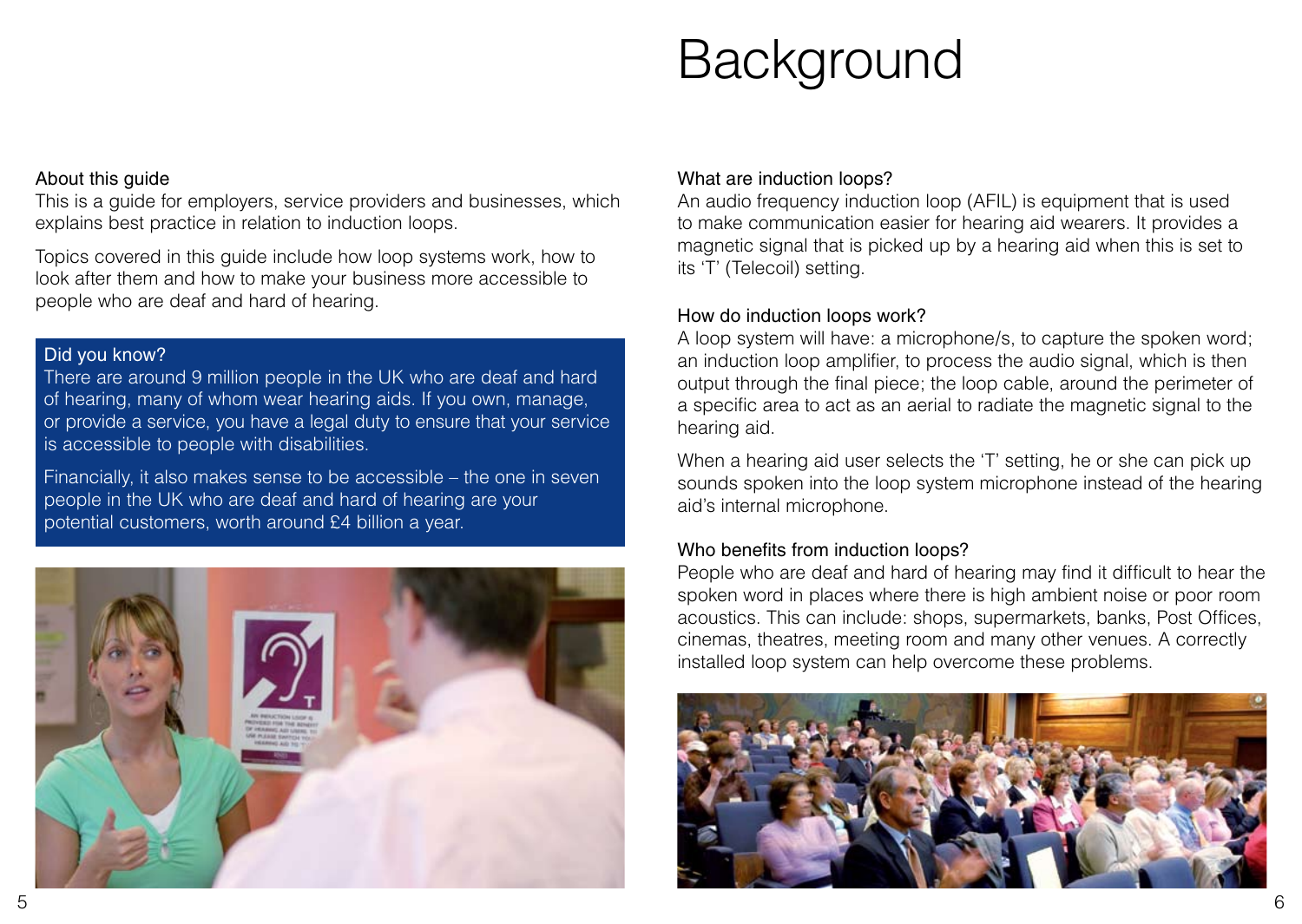### Best Practice

#### Why should I provide induction loops?

The Disability Discrimination Act (DDA) 1995 states that you must make 'reasonable adjustments' so that your service is accessible. Without making these changes, you may be discriminating against disabled people, and you could face legal action.



"Lloyds TSB is proud to provide a service accessible to hearing aid wearers. Having induction loops helps to ensure our customers get the most from our services and it's not only our existing customers who benefit. It also means we can promote our branch service with confidence to 9 million potential new customers."

Ken Lamport, Retail Standards Manager at Lloyds TSB

#### Where can I buy induction loops?

You can buy induction loops from a number of suppliers in the UK, including RNID Products. When you select an installer, be sure to confirm that they will install the system to conform to the British Standard Code of Practice for Audio Frequency Loop Systems BS 7594. This will ensure that the most suitable loop system is installed and that it is designed to professional standards.

#### How will my loops be installed?

Before a loop system is installed, the installer will carry out a site survey. This will include testing the site for magnetic background noise, because electrical equipment and mains wiring can interfere with hearing aids on the T setting. The installer will also need to determine the area that needs to be covered and whether any surrounding metal surfaces might affect the looped area.

If you are installing more than one loop, you will need to ensure their signals don't overlap. Your installer will be able to advise on this.

Finally, the type and positioning of the microphone needs to be considered. If the microphone is too far away from the person speaking, this could adversely affect the overall performance of the loop system.

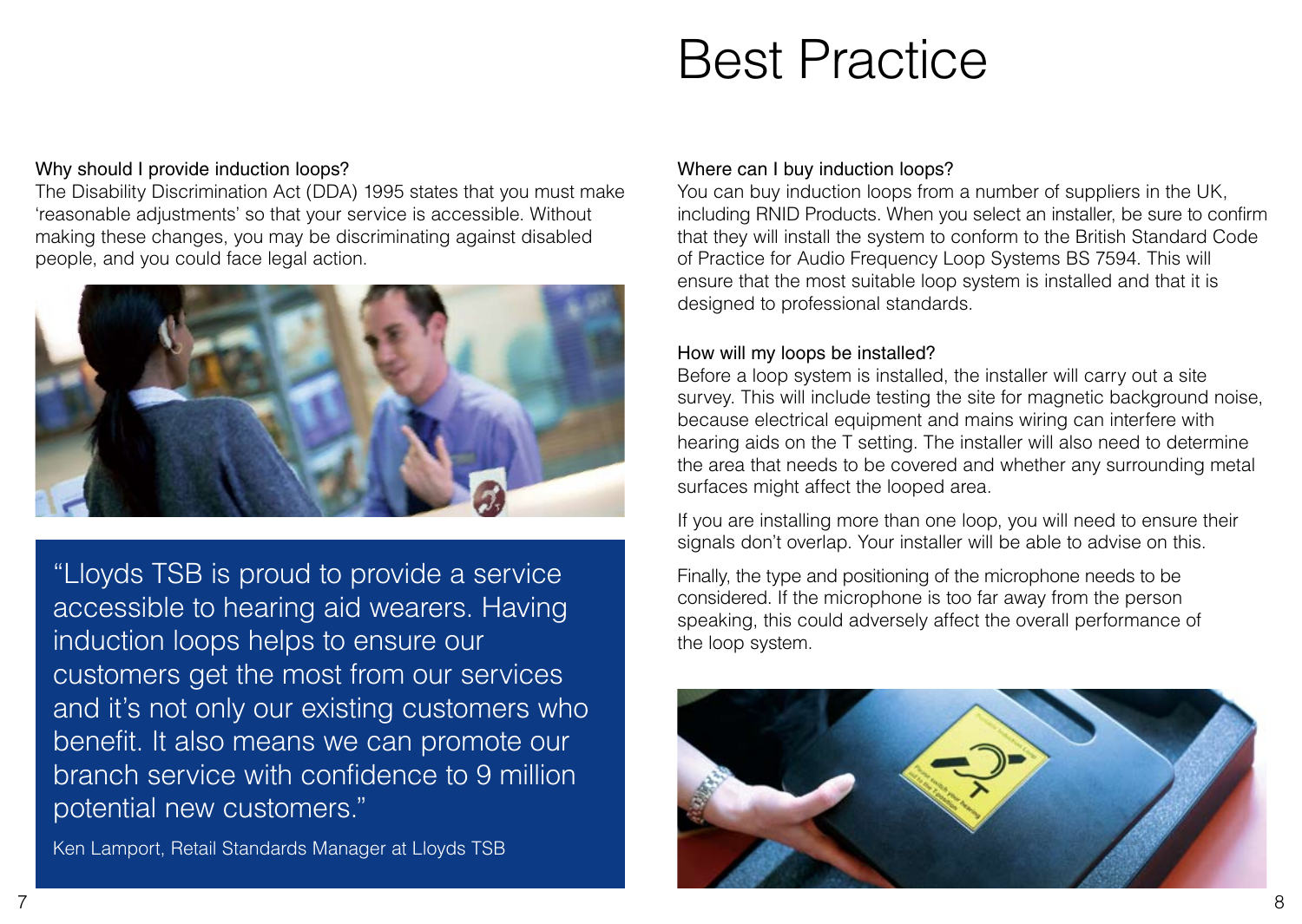### How many induction loops do I need?

This depends on the service you provide. Within an office or similar environment, you should have an induction loop in these locations.

- Reception.
- 25% of meeting rooms.
- 50% of booths or interview rooms
- There should also be a portable loop for use in rooms without a built in system and for any outreach work you perform.
- $\bullet$  Any other relevant points for example, if an intercom is used to access your premises, an induction loop should be fitted here also.

#### Within a shop, supermarket, bank, Post Office or similar, there should be loops at these locations.

- Each customer-facing point counters, customer service and information points, desks, etc.
- Between 50-100% of tills or checkouts (depending on the layout of the building). Where an 'above counter loop' is used, all points can be covered.
- There should also be a portable loop in other locations and for any outreach work you perform.

#### How do I let users know where induction loops are?

It is important to let hearing aid users know if a loop is installed and where it is located. As part of the installation, your installer will provide one or more standard 'T' loop signs. This should be set apart from other signage, and should be very visible.

In the case of a reception area, the sign must be placed at the point where the loop equipment is effective. In the case of a meeting room, the loop sign should be placed at the entrance of the room, inside the room and also clear indications should be made where the equipment can be switched on.

### How do I look after induction loops?

Induction loop systems need regular maintenance to ensure they are functioning properly, just like any other electronic equipment. It is not acceptable to rely on customers reporting problems with loops – you must be proactive in ensuring systems are fully functioning at all times. To make sure you are providing an accessible service, induction loops should be checked monthly.

Your installer may provide you with a 'personal listener', which allows a non-hearing aid wearer to access the induction loop. This is useful for periodic testing of the equipment. The checks should be performed by an appropriate person, and the results should be recorded for audit purposes. An annual check should also be performed by your supplier, ensuring it is tested to IEC 60118-4 standard.

#### What else do I need to do?

As well as having induction loops fitted and regularly maintained, it is vital that staff, including new employees, are aware that a loop system is fitted, its function and how to use it. Without staff being trained in this way, customers and service users will find your service very difficult to use. This should also extend to deaf awareness training for all staff. A 'personal listener', for example, as mentioned earlier in this guide, will allow staff to experience the loop system in a similar way to a hearing aid wearer.